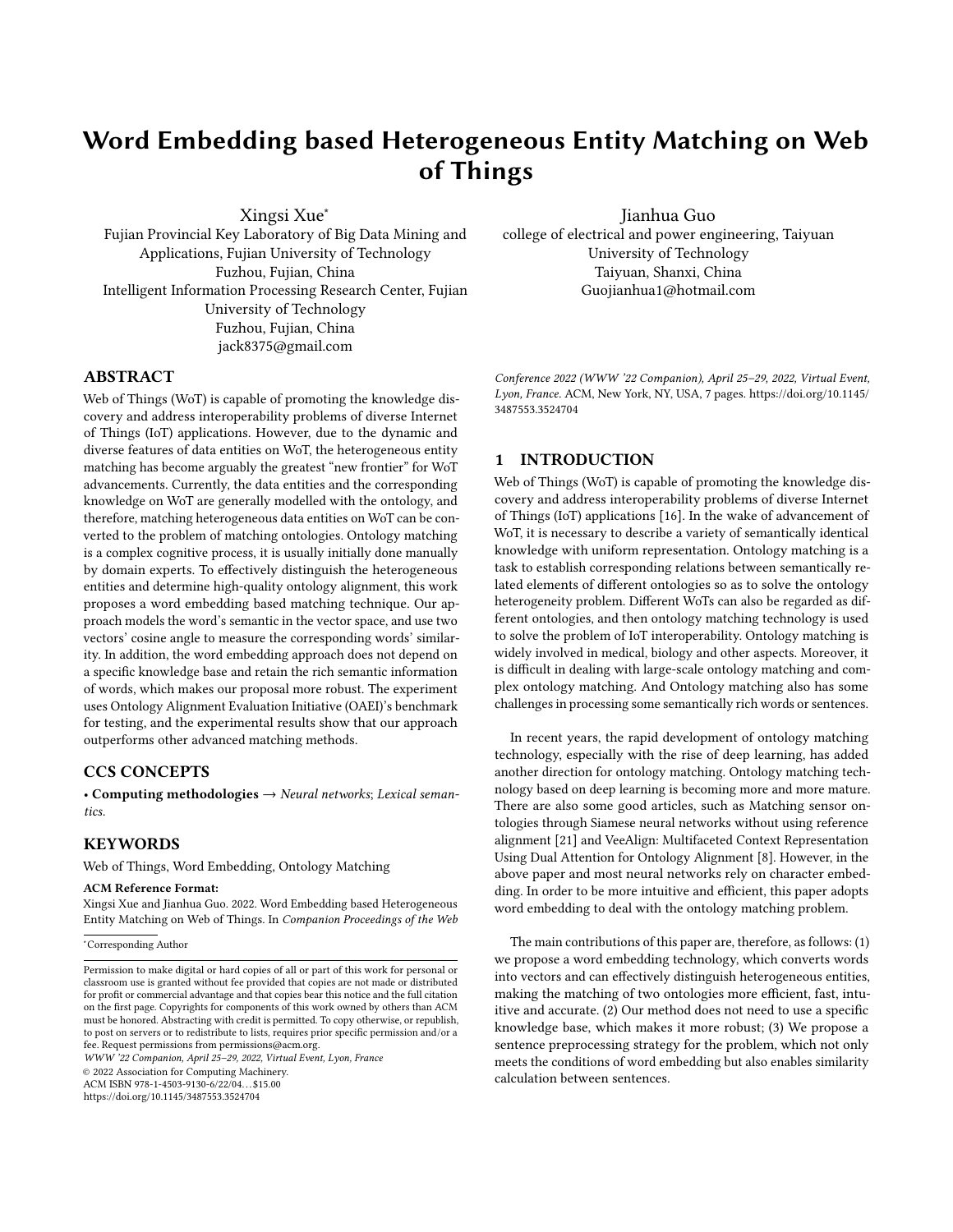The rest of the paper is organized as follows: Section "RELATED WORK" provides the related work on state-of-the-art ontology matching techniques for deep learning. Section "PRELIMINARY" presents the definition of ontology and ontology matching, and the alignment's evaluation metrics, and introduces the principle of word2vec. Section "METHODOLOGY" gives the concrete implementation of word embedding based on ontology matching, including training of the model, matching process, and giving the pseudo code. Section "EXPERIMENT" shows the experimental results. Finally, Section "CONCLUSION" draws the conclusion.

## 2 RELATED WORK

## 2.1 Deep Learning Based On Ontology Matching Technique

An Ontology matching is a complex cognitive process, it is usually initially done manually by domain experts. However, in dynamic environment (such as Web environment), facing the matching requirements between large ontologies, manual method has been far from meeting the requirements. So semi-automatic or even automatic matching method was put forward. In the early stage, there are many researchers and academic groups at home and abroad dedicated to the research of ontology matching technology and the construction of ontology matching system, and achieved results. For example, the matching methods of LMO and GMO of falconao system [\[9\]](#page-6-4), the matching method based on semantic subgraph [\[11\]](#page-6-5), and the ontology matching of COMA++ multi-strategy [\[7\]](#page-6-6), etc. With the rise of deep learning, ontology matching based on deep learning has made some achievements. For example, Lucy Wang's unsupervised word vector matching [\[15\]](#page-6-7) and Prodromos Kolyvakis's ontology matching research in the biomedical field [\[10\]](#page-6-8), etc. But they are highly dependent on specific knowledge bases. Vivek Iyer proposed veealign system [\[8\]](#page-6-3), which solved this dependency problem. However, the embedding technology it uses is character embedding technology, which is the same as that used by most deep learning nowadays, which reduces the semantic correlation between words to a certain extent. Yinfei Yang used the general sentence encoder in his research on matching, which is also in the form of character embedding at the bottom. Finally, the sentence is integrated into a vector with a specified dimension [\[4\]](#page-6-9), but the matching effect is not very ideal.

#### 2.2 Word Embedding Technique

This paper is based on the framework of Deeplearning4j to realize the vectorization modeling of words and sentences. Both text and sentences are made up of words. Some experts have created the word bag model in the NLP field [\[6\]](#page-6-10), that is, when we represent the Bag of Words with a long vector. Each index position in the vector represents a word in the text. Then the specific value of each position can be determined according to the situation. We can directly use 0/1 to indicate whether the word appears or not, or fill it with the value of TF-IDF [\[5\]](#page-6-11), [\[14\]](#page-6-12). Bag of Words model is a classical method of text feature representation. Up to now, feature representation of long text based on word bag model can still achieve very good results. Its presentation is simple, direct and easy to understand. However, its disadvantages are also very prominent, that is, the vector dimension is very high, and it is easy to ignore

the context information. Word embedding [\[1\]](#page-6-13) can represent words or text from another angle, that is, each word is represented by a dense vector. This dense vector is no longer the sparse expression of one-hot, but a vector trained by neural network that can represent the physical meaning of the word itself.

In order to further improve the matching effect, I put forward ontology matching technology based on word embedding, which not only greatly reduces manpower but also does not depend on specific knowledge base. In this paper, the word vector is implemented by word2vec. As long as the word is given to learn, it can be matched according to the semantic information of the word. At the same time, because of the use of word embedding technology, its matching efficiency is more efficient. In order to make full use of the advantages of word embedding, sentences are preprocessed, that is, words with actual semantic and significant features are extracted from sentences for further training. We also conducted sensitivity tests for similarity thresholds to ensure optimal matching results.

## 3 PRELIMINARIES

instances of a concept.

## 3.1 Ontology And Ontology Matching

**Definition1** An ontology *O* is a triple < $C$ ,  $P$ ,  $I$  > [\[25\]](#page-6-14), [\[26\]](#page-6-15). Where  $C$  is the set of classes, i.e., the set of concepts that populates the domain of interest;  $P$  is the set of properties, i.e., the set of relations existing between the concepts of domain;  $I$  is the set of individuals, i.e., the set of objects of the real world representing the

Different domains have different emphases and each domain can be conceptualized, ontologies created in this way may cause semantic heterogeneity by making different terms mean the same thing or the same term mean different things. To solve this problem, the ontology matching process must be completed. Specifically, this procedure detects match between two ontologies,  $O_1$  and  $O_2$ , and produces  $A$  so-called alignment  $A'$  in the output.

Definition2 An ontology alignment is a set of correspondences, and a correspondence is a quad  $\lt e$ ,  $e'$ ,  $H$ ,  $R$  > [\[23\]](#page-6-16), [\[19\]](#page-6-17), [\[24\]](#page-6-18).

Among them,  $e$  and  $e'$  are the same type entities from different ontologies. H represents the Confidence Degree of establishing a match, which is usually represented by a real number  $[0,1]$ .  $R$  represents the semantic relationship between two entities in different ontologies, which usually has four types: inclusion, generalization, incompatible and equivalence.

**Definition3** The process of ontology matching is a function  $A' = f(O_1,$  $Q_2, A, r, p$  [\[20\]](#page-6-19), [\[18\]](#page-6-20).

where  $A'$  is the final alignment;  $O_1$  and  $O_2$  are two to-be-matched ontologies;  $A$  is the reference alignment (optional);  $r$  is the utilized resources; and  $p$  is the utilized parameters. The matching process is shown in Figure 1.

#### 3.2 The Principle Of Word2vec

Word2vec [\[12\]](#page-6-21), [\[13\]](#page-6-22), proposed by Tomas Mikolov et al., is a major breakthrough in the field of natural language processing by neural networks. In fact, word2vec represents the semantic information of words by learning the word vector. The result of word2vec is to obtain word vector, which is also called word embedding. word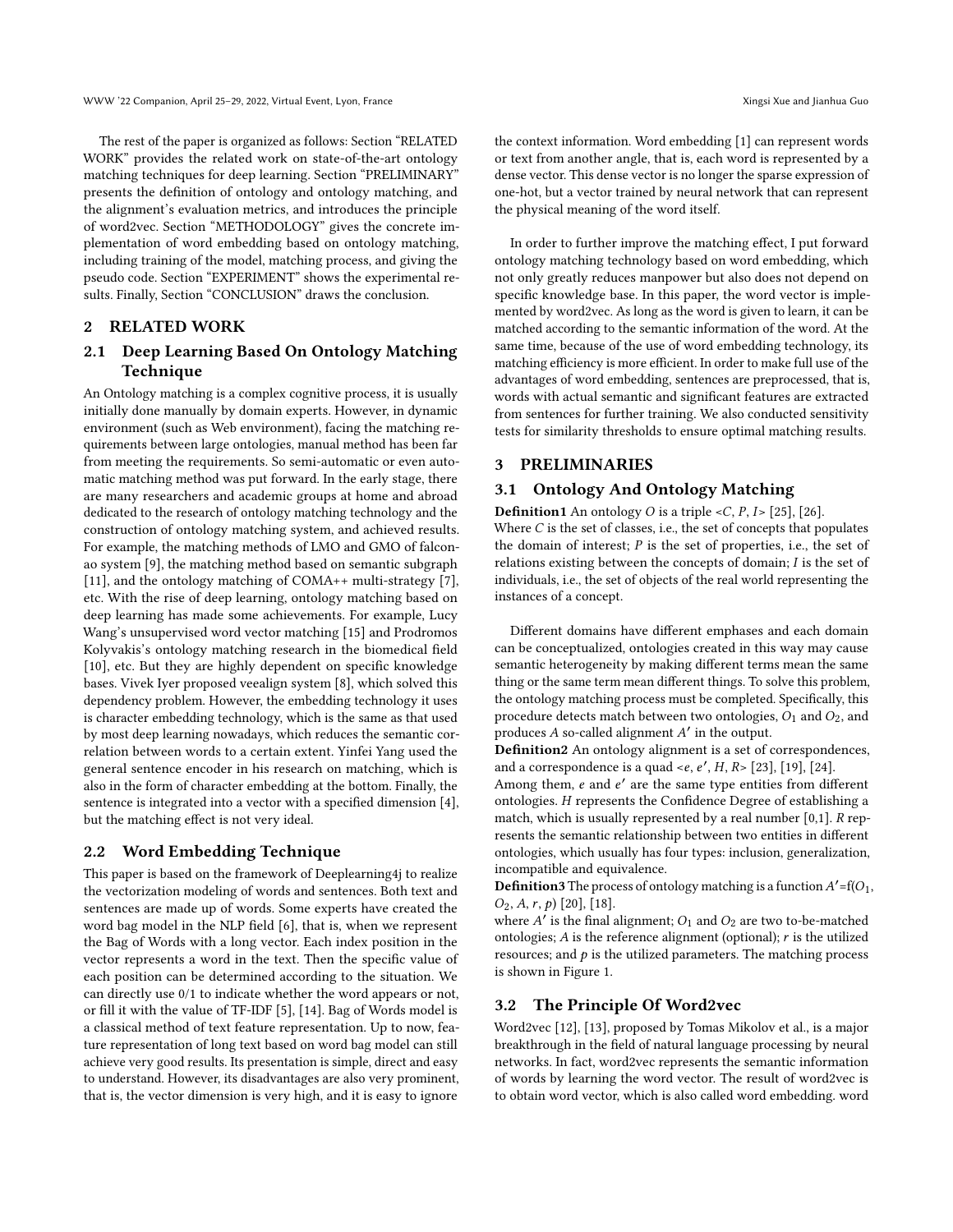

Figure 1: The Flowchart of Ontology Matching Process.

embedding is a mapping that maps words from the original space to a new multi-dimensional space, that is, the original space of words is embedded into a new space. word2vec training itself is unsupervised, and because of this, its value to some extent represents the physical meaning of words better than the word vector acquired based on supervised learning. For its use, the most direct is to measure the similarity between words, essentially using cosine similarity measurement technology. Some semantically similar words can be recalled through the model. word2vec itself can be done in both CBOW model and Skip-gram model, each of which can be implemented in Hierarchial Softmax or Negative Sampling frameworks. The difference between the two approaches is that CBOW predicts words by context, while Skip-gram does the opposite by predicting the context with the central word. Figure 2 and Figure 3 are CBOW+Hierarchial Softmax and Skip-gram + Negative Sampling respectively. This paper adopts Skip-gram + Negative Sampling structure.

Figure 2 is the implementation of word2vec via CBOW+Hierarchial Softmax, while Figure 3 is the implementation of word2vec via Skipgram + Negative Sampling (word2vec is typed as one-hot encoding). The CBOW input is the context word set for that word, while the Skip-gram input is the word. Hierarchial Softmax is used for the former, so the output is a Huffman tree, where each leaf node represents a specific word in the word set. This gives each word a unique binary code. Hierarchial Softmax's purpose is to replace the default Softmax with a tree structure, with a Logistic dichotomy for each internal structure in the path from the root node to the leaf node, so the original Softmax approximates multiple Logistic regression. But Skip-gram + Negative Sampling is mainly adopted in this paper.



Figure 2: The structure of CBOW+Hierarchial Softmax.



Figure 3: The structure of Skip-gram+Negative Sampling.

Negative Sampling can improve the training speed and the quality of the obtained word vector. Instead of updating all the weights for each training sample, Negative Sampling only updates a small part of the weights for each training sample, which reduces the amount of calculation in the process of gradient descent. If we train the sample, because we're using one-hot coding for words, we expect the output neuron for the word to produce 1, and all the remaining output neurons to produce 0, and we call all the output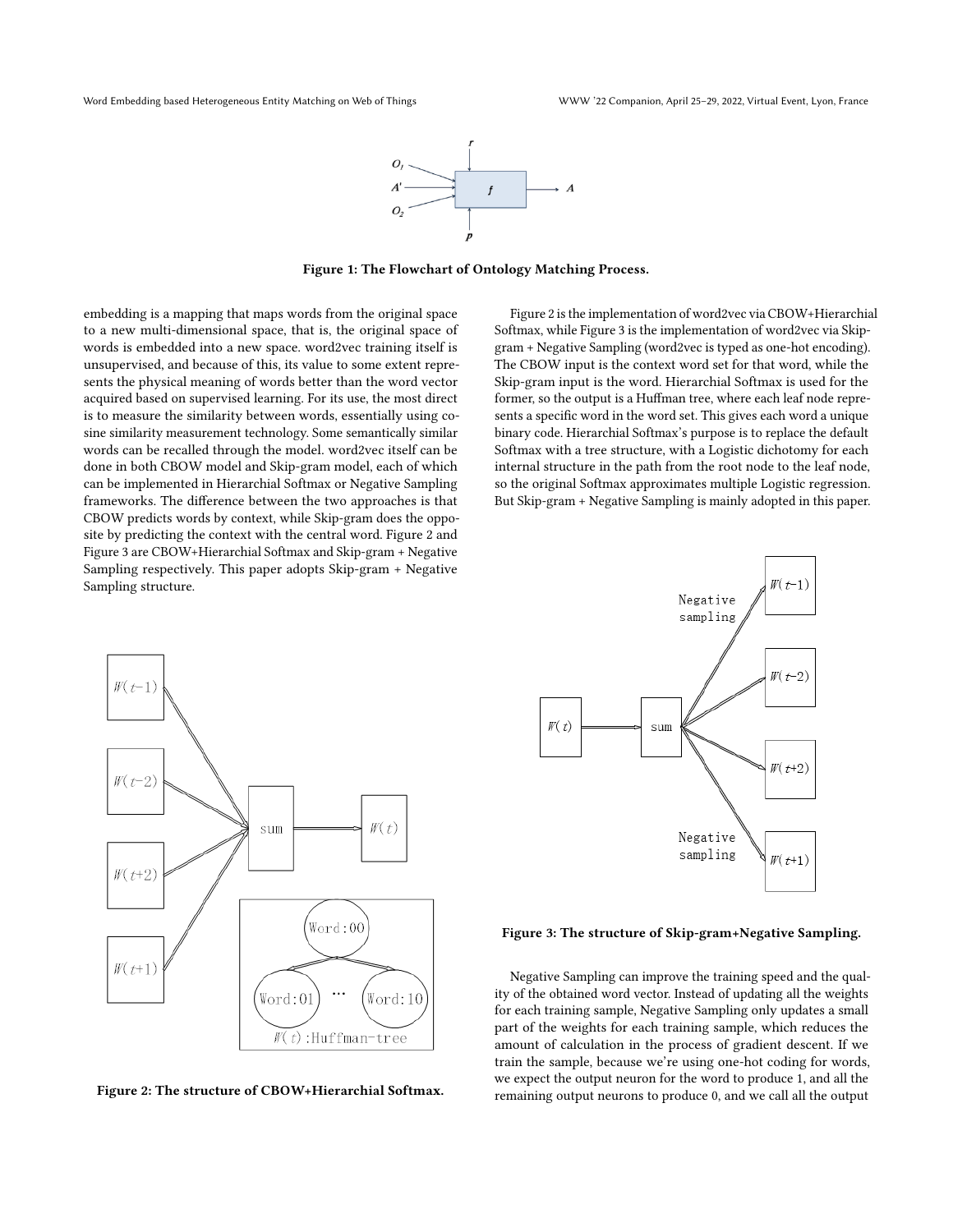neurons that produce 1 for the word "positive", all the neurons that output 0 correspond to the word "negative". Using the Negative Sampling method, instead of updating the weights corresponding to all the output neurons, we just randomly select a few "negative" words and update their corresponding weights. Of course, we'll also update the weights of "positive". The probability of a word being selected as "negative word" depends on how often it appears, with the more frequently it appears the easier it is to use as "negative word".

## 3.3 Matching Evaluation Metrics

Generally, precision(P), recall(R), and F-measure(F) are utilized to test the matching results' quality[\[22\]](#page-6-23).

$$
R = \frac{correctfoundcorrespondences}{all possible correspondsences}
$$
 (1)

$$
P = \frac{correctfoundcorrespondences}{allfoundcorrespondences}
$$
 (2)

$$
F = \frac{2 \times R \times P}{R + P} \tag{3}
$$

where  $P$  and  $R$  respectively indicate the accuracy and completeness of the results.  $P$  equals 1 denoting all found correspondences are correct, while  $R$  equals 1 representing that all correct correspondences are found;  $F$  is the harmonic mean of  $P$  and  $R$  to balance them.

#### 4 METHODOLOGY

Deep learning-based ontology matching technology generally requires a specific external knowledge base to train neural networks, and the ontology matching technology using character embedding lacks the semantic information of words, and also abandons the plug and play pre-trained word vector ecosystem. In order to solve the above problems, we propose word embedding matching technology based on deep learning. This is a technique for converting words directly into vectors by training. It does not require a specific external knowledge base, as long as enough words are given, the next step can be matched. At the same time, the ontology matching technology proposed by us is based on word2vec tool for neural network modeling.

Ontology matching matches not only matched words, but also matched sentences. However, our model only trained words. In order to use the word embedding model, we preprocessed sentences to make maximum use of our model, so as to obtain good matching results. The preprocessing stage is divided into two parts. The first part is to remove special symbols and convert case to case. The second part processes sentences into words and removes meaningless words, such as: 'is', 'a', etc. In order to improve the matching result, we change the words into their original word form.

Our model converts words into vectors. In order to calculate the similarity between vectors, cosine similarity is used for measurement. In order to optimize the threshold value of similarity matrix in the matching process, the best matching result is obtained. We test the sensitivity of the threshold value of the matched similarity matrix. The parameter configuration of model training and sensitivity experiments on thresholds will be given in the experiment

section. The Pseudo code of ontology matching algorithm based on deep learning is shown in Algorithm 1.

#### Algorithm1: Word Embedding Based Ontology Matching Technique

1:Preprocess: Extract the elements of each line of text

2: Input: Each line of text files

3: Output: F-measure

4: if The input is a word then

- $5:$ Remove special symbols and case conversion operations;
- 6: Training model;
- $7<sup>1</sup>$ The text documents of two ontologies  $O_1$  and  $O_2$  are converted into sets;
- $8<sub>1</sub>$ The similarity measurement of words is calculated;
- q. The similarity measurement matrix is obtained;

#### 10:else

- 11: Cut sentences into words, remove words with no actual meaning and restore each word to its original form;
- 12: Remove special symbols and case conversion operations;
- 13: Training model;
- The similarity measurement of ontology  $O_1$  and  $O_2$  word sets is calculated;  $14:$
- $15:$ The similarity measure matrix is obtained;

#### 16:end if

- The similarity matrix is merged into a matrix;  $17:$
- $18:$ Remove every element less than the threshold value in the matrix;
- $19:$ F-measure is used to obtain the output results;

As shown in Algorithm 1. First, we extract the elements of each line from the text. Secondly, when we input words, we convert all words in the text to lowercase, and then provide these words to the neural network model for training. The purpose of converting text to a collection is to manipulate words in the text. The next step is to calculate the similarity between two ontologies using cosine similarity measurement technique and get the similarity matrix. If the input is sentence text, the difference is that it needs to be processed. At this time, the model trains all words except meaningless words in the sentence. At the same time, in the similarity calculation, since a sentence becomes a word set, two word sets are used to measure the similarity and finally a similarity value is obtained.

The ontology matching technology based on word embedding proposed by us essentially uses neural network for training. Compared with the traditional ontology matching technology, it does not need a lot of manpower and avoids human-caused errors. Compared with the ontology matching of other neural networks mentioned above, our method does not need specific knowledge base and can make the matching result better. In view of the ontology matching technology based on machine learning proposed recently, such as: Bento et al. [\[3\]](#page-6-24) used convolutional neural networks to carry out the ontology matching which shows good performance. Khoudja Et al. [\[2\]](#page-6-25) Integrated the state-of-the art ontology matchers through the neural network to improve the results quality. Jiang et al. [\[17\]](#page-6-26)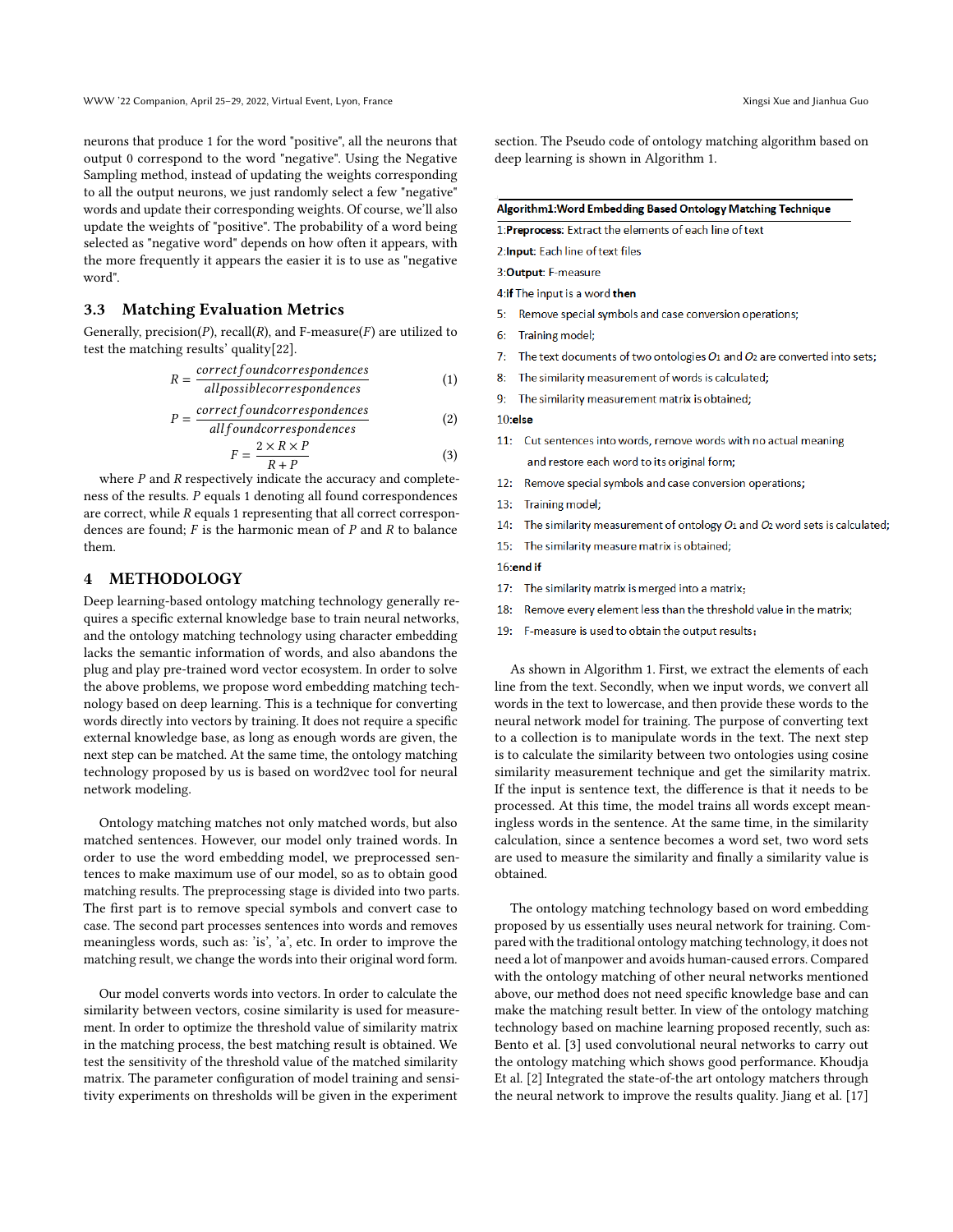Word Embedding based Heterogeneous Entity Matching on Web of Things WAM WACHING WWW '22 Companion, April 25-29, 2022, Virtual Event, Lyon, France

proposed a Long Short-Term Memory Networks based ontology matching technique to matching biomedical ontologies. The methods proposed in this three articles all require reference alignment, while our approach does not.

The proposed ontology matching technique based on word embedding not only generally outperforms some traditional ontology matching techniques in experimental results, but also runs fast. The calculation of time complexity is divided into two serial parts. We calculate the time complexity of Skip-gram model and the spacetime complexity of matching process. When Skip-gram is used for prediction, the number of predictions is almost equal to the number of words in the text, so the time complexity should be  $O(n)$ . Since the similarity between entities of different ontologies needs to be calculated, the space-time complexity of this matching process is  $O(n^3)$ . After practical experiments, the whole running time should be about 6 seconds. In general, the performance of ontology matching based on word embedding is quite good.

## 5 EXPERIMENT

## 5.1 Experimental Configuration

To evaluate the proposed ontology matching method of word embedding, we use OAEI benchmark data set. It has a total of 54 test cases. We will test some typical cases. These benchmark test cases can be divided into five categories. Test cases 101 through 104 have the same label and hierarchical ontology. Ontology of 201 - 210 test cases has similar hierarchical structure. Test cases 221 through 247 have similar label representations. In the test cases 248 through 266, the label representation and hierarchy are different. Test cases 301 through 304 are real-time cases from different organizations.

In the configuration of word2vec neural network, we set the seed number to 42, iteration number to 10 and context window length to 1 according to previous experience. The vector dimension was set to 3 by sensitivity test, and the threshold used to filter the similarity value in the similarity matrix was set to 0.8 by sensitivity test.

Table1 shows the experimental results of our proposed method, and table2 shows the comparison of f-measure values between our method and current advanced methods.

## 5.2 Sensitivity Testing

When conducting sensitivity experiments, we first set the threshold to 0.8, and conducted sensitivity tests for vector dimensions, as shown in Figure 4. In Figure 4,  $x$  is the vector dimension, and  $y$  is the average value of F-measure in the test set. The vector dimension was set as 3-dimensional when sensitivity test was carried out for thresholds. When threshold  $x$  was 0.7, 0.75, 0.8, 0.85 and 0.9 respectively, the average value of F-measure measured in the test set was  $y$ , as shown in Figure 5.

It can be seen from FIG. 4 that the average value of F-measure is 0.965 at the maximum in dimension 3, and then with the increase of vector dimension, the mean value of F-measure on the whole test set gradually decreases. Meanwhile, it can also be seen from Figure 5 that F-measure reaches the peak value of 0.965 when the



Figure 4: Sensitivity testing on vector dimensions.

![](_page_4_Figure_14.jpeg)

Figure 5: Sensitivity testing on the threshold.

threshold value is 0.8. By combining the two figures, we select the threshold value of 0.8 and the vector dimension of 3 to conduct experiments on the whole OAEI benchmark test set.

#### 5.3 Experimental Results

We refer to the data set of the comparison between the ontology matching methods proposed by other outstanding scholars and the advanced ontology matching methods [\[3\]](#page-6-24), [\[21\]](#page-6-2), and compare our method with the current advanced ontology matching technology. Table1 shows the recall, precision and f-measure values of our approach on the test experiment set. Table2 is the comparison of F-measure values between our method and some current advanced methods. It can be seen from table 1 that the f-measure values of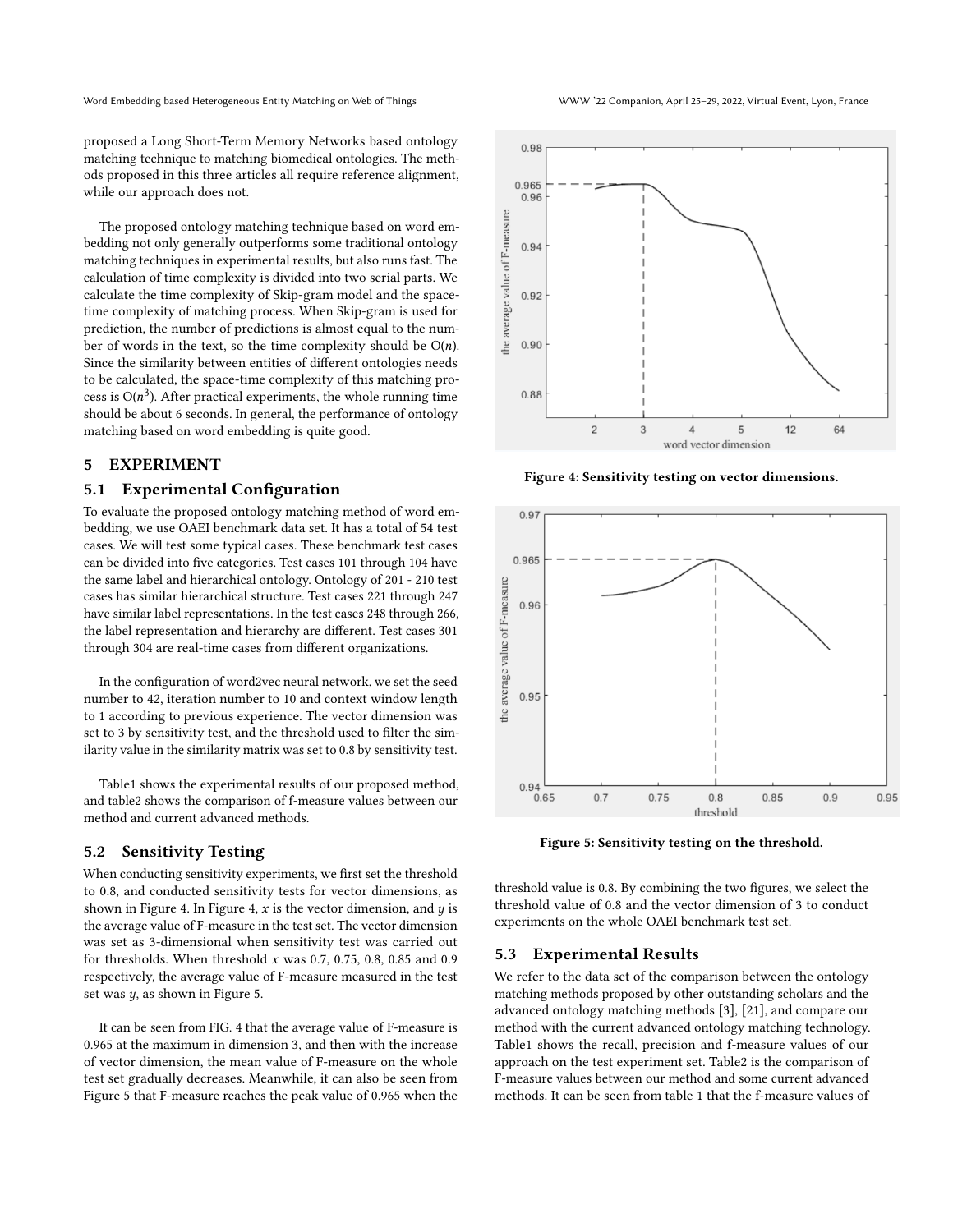| No. | F-measure | Recall | Precision | No. | F-measure | Recall | Precision |
|-----|-----------|--------|-----------|-----|-----------|--------|-----------|
| 101 | 1.00      | 1.00   | 1.00      | 230 | 1.00      | 1.00   | 1.00      |
| 103 | 1.00      | 1.00   | 1.00      | 231 | 1.00      | 1.00   | 1.00      |
| 104 | 1.00      | 1.00   | 1.00      | 232 | 1.00      | 1.00   | 1.00      |
| 201 | 0.74      | 0.60   | 0.97      | 233 | 1.00      | 1.00   | 1.00      |
| 204 | 0.95      | 0.91   | 1.00      | 236 | 1.00      | 1.00   | 1.00      |
| 205 | 0.85      | 0.76   | 0.96      | 237 | 1.00      | 1.00   | 1.00      |
| 206 | 0.82      | 0.72   | 0.96      | 238 | 1.00      | 1.00   | 1.00      |
| 207 | 0.79      | 0.67   | 0.96      | 239 | 1.00      | 1.00   | 1.00      |
| 221 | 1.00      | 1.00   | 1.00      | 240 | 1.00      | 1.00   | 1.00      |
| 222 | 1.00      | 1.00   | 1.00      | 241 | 1.00      | 1.00   | 1.00      |
| 223 | 1.00      | 1.00   | 1.00      | 246 | 1.00      | 1.00   | 1.00      |
| 224 | 1.00      | 1.00   | 1.00      | 247 | 1.00      | 1.00   | 1.00      |
| 225 | 1.00      | 1.00   | 1.00      | 301 | 0.96      | 0.93   | 1.00      |
| 228 | 1.00      | 1.00   | 1.00      | 302 | 0.95      | 1.00   | 0.90      |

#### Table 1: The quality of alignments obtained by our approach.

#### Table 2: Comparison with OAEI's participants in terms of F-measure.

| No. | Edna | AgrMaker | <b>AROMA</b> | <b>ASMOV</b> | <b>CODI</b> | Ef2Match | Falcon | <b>GeRMeSMB</b> | MapPSO | <b>RiMOM</b> | <b>SOBOM</b> | TaxoMap | SNN-OM | Our proposal |
|-----|------|----------|--------------|--------------|-------------|----------|--------|-----------------|--------|--------------|--------------|---------|--------|--------------|
| 101 | 1.00 | 0.99     | 0.98         | 1.00         | 1.00        | 1.00     | 1.00   | 1.00            | 1.00   | 1.00         | 1.00         | 0.51    | 1.00   | 1.00         |
| 103 | 1.00 | 0.99     | 0.99         | 1.00         | 1.00        | 1.00     | 1.00   | 1.00            | 1.00   | 1.00         | 1.00         | 0.51    | 1.00   | 1.00         |
| 104 | 1.00 | 0.99     | 0.99         | 1.00         | 0.99        | 1.00     | 1.00   | 1.00            | 1.00   | 1.00         | 1.00         | 0.51    | 1.00   | 1.00         |
| 201 | 0.04 | 0.92     | 0.95         | 1.00         | 0.13        | 0.77     | 0.97   | 0.94            | 0.42   | 1.00         | 0.95         | 0.51    | 0.97   | 0.74         |
| 204 | 0.93 | 0.97     | 0.97         | 1.00         | 0.74        | 0.99     | 0.96   | 0.98            | 0.98   | 1.00         | 0.99         | 0.51    | 0.99   | 0.95         |
| 205 | 0.34 | 0.92     | 0.95         | 0.99         | 0.28        | 0.84     | 0.97   | 0.99            | 0.73   | 0.99         | 0.96         | 0.51    | 0.98   | 0.85         |
| 206 | 0.54 | 0.93     | 0.95         | 0.99         | 0.39        | 0.87     | 0.94   | 0.92            | 0.85   | 0.99         | 0.96         | 0.51    | 0.96   | 0.82         |
| 207 | 0.54 | 0.93     | 0.95         | 0.99         | 0.42        | 0.87     | 0.96   | 0.96            | 0.81   | 0.99         | 0.96         | 0.51    | 0.89   | 0.79         |
| 221 | 1.00 | 0.97     | 0.99         | 1.00         | 0.98        | 1.00     | 1.00   | 1.00            | 1.00   | 1.00         | 1.00         | 0.51    | 1.00   | 1.00         |
| 222 | 0.98 | 0.98     | 0.99         | 1.00         | 1.00        | 1.00     | 1.00   | 0.99            | 1.00   | 1.00         | 1.00         | 0.46    | 1.00   | 1.00         |
| 223 | 1.00 | 0.95     | 0.93         | 1.00         | 1.00        | 1.00     | 1.00   | 0.96            | 0.98   | 0.98         | 0.99         | 0.45    | 1.00   | 1.00         |
| 224 | 1.00 | 0.99     | 0.97         | 1.00         | 1.00        | 1.00     | 0.99   | 1.00            | 1.00   | 1.00         | 1.00         | 0.51    | 1.00   | 1.00         |
| 225 | 1.00 | 0.99     | 0.99         | 1.00         | 0.99        | 1.00     | 1.00   | 1.00            | 1.00   | 1.00         | 1.00         | 0.51    | 1.00   | 1.00         |
| 228 | 1.00 | 1.00     | 1.00         | 1.00         | 1.00        | 1.00     | 1.00   | 1.00            | 1.00   | 1.00         | 1.00         | 1.00    | 1.00   | 1.00         |
| 230 | 0.85 | 0.90     | 0.93         | 0.97         | 0.98        | 0.97     | 0.97   | 0.94            | 0.98   | 0.97         | 0.97         | 0.49    | 1.00   | 1.00         |
| 231 | 1.00 | 0.99     | 0.98         | 1.00         | 1.00        | 1.00     | 1.00   | 1.00            | 1.00   | 1.00         | 1.00         | 0.51    | 1.00   | 1.00         |
| 232 | 1.00 | 0.97     | 0.97         | 1.00         | 0.97        | 1.00     | 0.99   | 1.00            | 1.00   | 1.00         | 1.00         | 0.51    | 1.00   | 1.00         |
| 233 | 1.00 | 1.00     | 1.00         | 1.00         | 0.94        | 1.00     | 1.00   | 0.98            | 1.00   | 1.00         | 1.00         | 1.00    | 1.00   | 1.00         |
| 236 | 1.00 | 1.00     | 1.00         | 1.00         | 1.00        | 1.00     | 1.00   | 1.00            | 1.00   | 1.00         | 1.00         | 1.00    | 1.00   | 1.00         |
| 237 | 0.98 | 0.98     | 0.97         | 1.00         | 0.99        | 1.00     | 0.99   | 1.00            | 0.99   | 1.00         | 1.00         | 0.46    | 1.00   | 1.00         |
| 238 | 1.00 | 0.94     | 0.92         | 1.00         | 0.99        | 1.00     | 0.99   | 0.96            | 0.97   | 0.98         | 0.98         | 0.45    | 1.00   | 1.00         |
| 239 | 0.50 | 0.98     | 0.98         | 0.98         | 0.98        | 0.98     | 1.00   | 0.98            | 0.98   | 0.98         | 0.98         | 0.94    | 0.98   | 1.00         |
| 240 | 0.55 | 0.91     | 0.83         | 0.98         | 0.95        | 0.98     | 1.00   | 0.85            | 0.92   | 0.94         | 0.98         | 0.88    | 1.00   | 1.00         |
| 241 | 1.00 | 1.00     | 0.98         | 1.00         | 0.94        | 1.00     | 1.00   | 0.98            | 1.00   | 1.00         | 1.00         | 1.00    | 1.00   | 1.00         |
| 246 | 0.50 | 0.98     | 0.97         | 0.98         | 0.98        | 0.98     | 1.00   | 0.98            | 0.98   | 0.98         | 0.95         | 0.94    | 0.98   | 1.00         |
| 247 | 0.55 | 0.88     | 0.80         | 0.98         | 0.98        | 0.98     | 1.00   | 0.91            | 0.89   | 0.94         | 0.98         | 0.88    | 1.00   | 1.00         |
| 301 | 0.59 | 0.59     | 0.73         | 0.86         | 0.38        | 0.71     | 0.78   | 0.71            | 0.64   | 0.73         | 0.84         | 0.43    | 0.86   | 0.96         |
| 302 | 0.43 | 0.32     | 0.35         | 0.73         | 0.59        | 0.71     | 0.71   | 0.41            | 0.04   | 0.73         | 0.74         | 0.40    | 0.75   | 0.95         |

this method are above 0.95 except that the results of 201, 205, 206, 207 test sets are not particularly high. As can be seen from table 2, the experimental results of this method are generally higher than those of other methods. SNN-OM is an ontology matching technology based on siamese neural network, which is proposed by Xue et al. [\[21\]](#page-6-2). In addition, this technology combines Alignment refinement technology of matched ontology in this paper to achieve high quality of final matching results. It can be seen from the table that although our matching results in 20X test cases was slightly worse, the matching results in 30X test cases was stronger than SNN-OM. And in the whole test set is not weaker than the more advanced SNN-OM in this field.

## 6 CONCLUSION

Web of Things(WoT) can facilitate knowledge discovery and solve heterogeneous problems between different ontologies, and with the rise of deep learning, ontology matching technology based on

deep learning is developing gradually. However, most matching techniques proposed by experts rely on specific external knowledge base and cannot be extended. In addition, some neural networks are embedded with characters and lack semantic correlation between words. To solve the above problems, we propose a deep learning ontology matching technology based on word embedding, which makes the whole match result more efficient, fast, intuitive and accurate. And because our approach does not rely on a specific knowledge base, the results are even robust. By translating words into vector space, the problem is solved cleverly, especially in the 30X test sets, the f-measure value is above 0.95, and compared with other advanced methods, our proposed method is generally superior to other methods.

Although the word embedding method has great potential, for example, it can be combined with other neural networks to aggregate different similarity measures. But there are problems with this approach. Like this approach requires a large number of words to